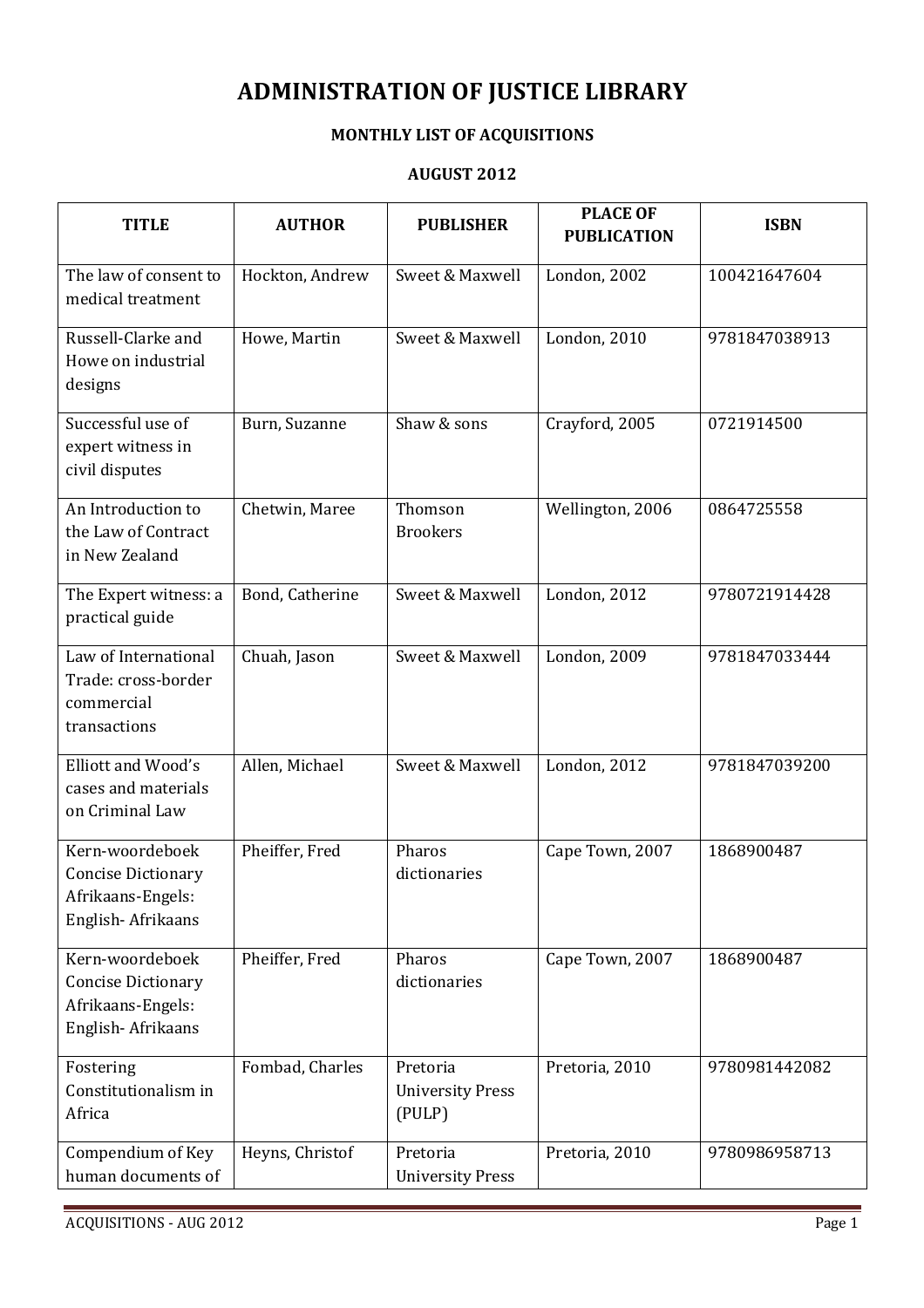| the African Union                                                                                 |                       | (PULP)                                        |                 |               |
|---------------------------------------------------------------------------------------------------|-----------------------|-----------------------------------------------|-----------------|---------------|
| The African charter<br>on the rights and<br>welfare of the child: A<br>socio-legal<br>perspective | Kaime, Thoko          | Pretoria<br><b>University Press</b><br>(PULP) | Pretoria, 2009  | 9780981442044 |
| Managing change:<br>negotiating conflict                                                          | Anstey, Mark          | Juta                                          | Cape Town, 2006 | 9780702171963 |
| Kern-woordeboek<br><b>Concise Dictionary</b><br>Afrikaans-Engels:<br>English-Afrikaans            | Pheiffer, Fred        | Pharos<br>dictionaries                        | Cape Town, 2007 | 1868900487    |
| Civil Procedure: a<br>practical guide                                                             | Pete, Stephen         | Oxford University<br>Press                    | Cape Town,      | 9780195993301 |
| <b>Medical Negligence</b>                                                                         | Jones, Michael        | Sweet & Maxwell                               | London, 2008    | 9781847034892 |
| Hudson's Building<br>and Engineering<br>Contracts                                                 | <b>Chambers Atkin</b> | Sweet & Maxwell                               | London, 2010    | 9781847032041 |
| Hudson's Building<br>and Engineering<br>Contracts: First<br>supplement to the<br>Twelfth edition  | <b>Chambers Atkin</b> | Sweet & Maxwell                               | London, 2010    | 9780414023055 |
| Hudson's Building<br>and Engineering<br>Contracts                                                 | <b>Chambers Atkin</b> | Sweet & Maxwell                               | London, 2010    | 9781847032041 |
| Hudson's Building<br>and Engineering<br>Contracts                                                 | <b>Chambers Atkin</b> | Sweet & Maxwell                               | London, 2010    | 9781847032041 |
| Hudson's Building<br>and Engineering<br>Contracts: First<br>supplement to the<br>Twelfth edition  | <b>Chambers Atkin</b> | Sweet & Maxwell                               | London, 2010    | 9780414023055 |
| Hudson's Building<br>and Engineering<br>Contracts: First<br>supplement to the<br>Twelfth edition  | <b>Chambers Atkin</b> | Sweet & Maxwell                               | London, 2010    | 9780414023055 |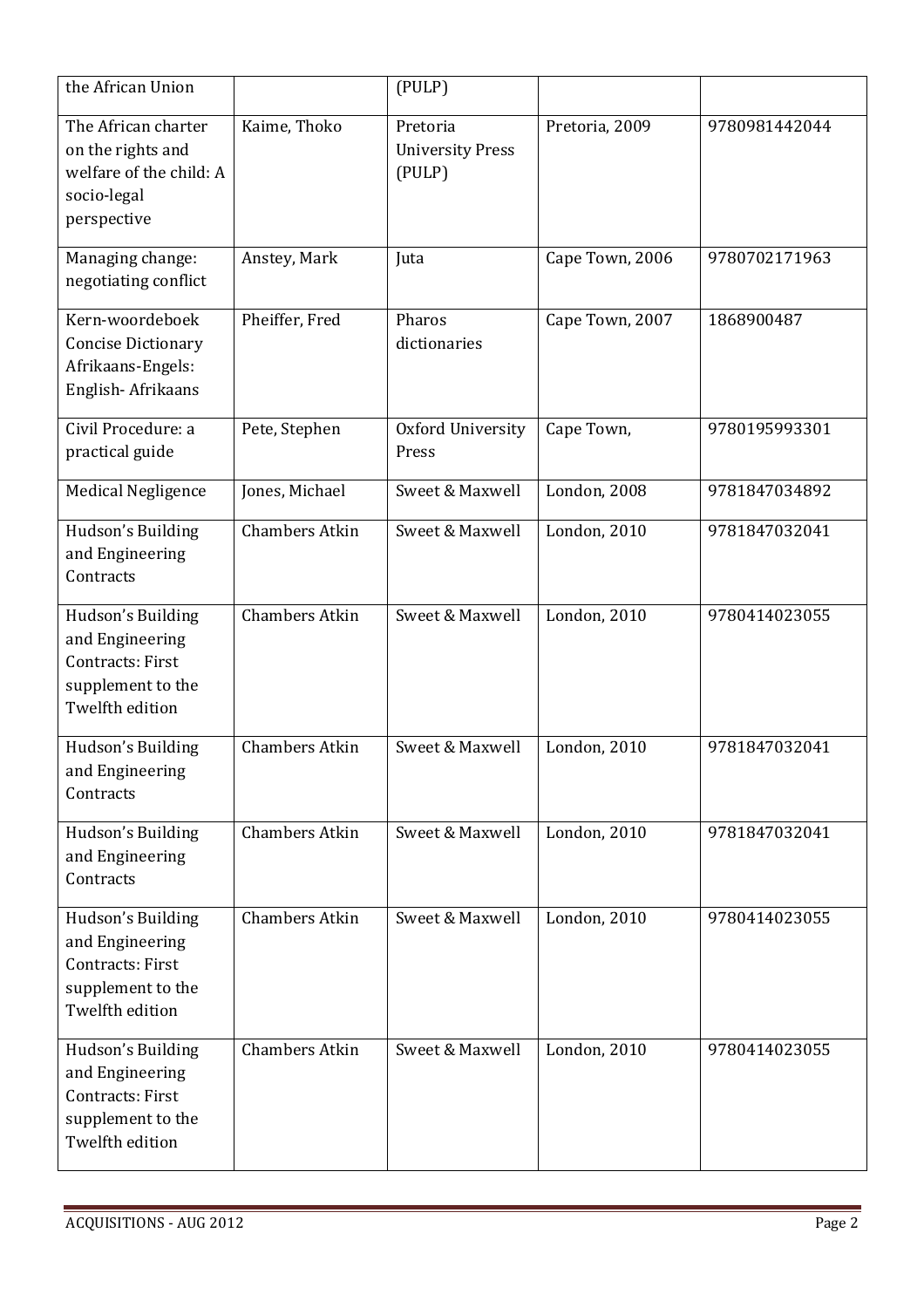| An introduction to<br>Comparative Law                                                                              | Zweigert, K                               | Oxford University<br>Press                    | New York        | 9780198268598 |
|--------------------------------------------------------------------------------------------------------------------|-------------------------------------------|-----------------------------------------------|-----------------|---------------|
| Human Rights<br>protected? Nine<br>southern African<br>country reports on<br>HIV, AIDS and the<br>law              | AIDS and Human<br>rights research<br>unit | Pretoria<br><b>University Press</b><br>(PULP) | Pretoria, 2007  | 9780980265873 |
| International Tax: A<br>South African<br>Perspective 2011                                                          | Oliver, Lynette<br>Honiball, Michael      | Siber Ink                                     | Cape Town       | 9781920025311 |
| Cassell's Latin<br>dictionary: Latin-<br>English and English-<br>Latin                                             | Marchant, J B V                           | Cassell and<br>company                        | London, 1879    | 9781175116932 |
| Cassell's Latin<br>dictionary: Latin-<br>English and English-<br>Latin                                             | Marchant, J B V                           | Cassell and<br>company                        | London, 1879    | 9781175116932 |
| Cassell's Latin<br>dictionary: Latin-<br>English and English-<br>Latin                                             | Marchant, J B V                           | Cassell and<br>company                        | London, 1879    | 9781175116932 |
| The promotion of<br>access to information<br>act commentary                                                        | Currie, Lain<br>Klaaren, Jonathan         | Siber Ink                                     | Cape Town, 2002 | 0958441731    |
| Globalisation &<br>Governance                                                                                      | Boulle, Laurence                          | Siber Ink                                     | Cape Town, 2011 | 9781920025397 |
| Health and<br>Democracy: A guide<br>to human rights,<br>health law and policy<br>in post-apartheid<br>South Africa | Hassim, Adila (ed)                        | Siber Ink                                     | Cape Town, 2007 | 9781920025144 |
| Understanding<br>company financial<br>statements                                                                   | Everingham, Geoff                         | Siber Ink                                     | Cape Town, 2007 | 9781920025168 |
| Legal pluralism in<br>South Africa: aspects<br>of African customary,<br>Muslim and Hindu                           | Mofokeng, Lesala                          | Van, Schaik                                   | Pretoria, 2009  | 9780627027628 |